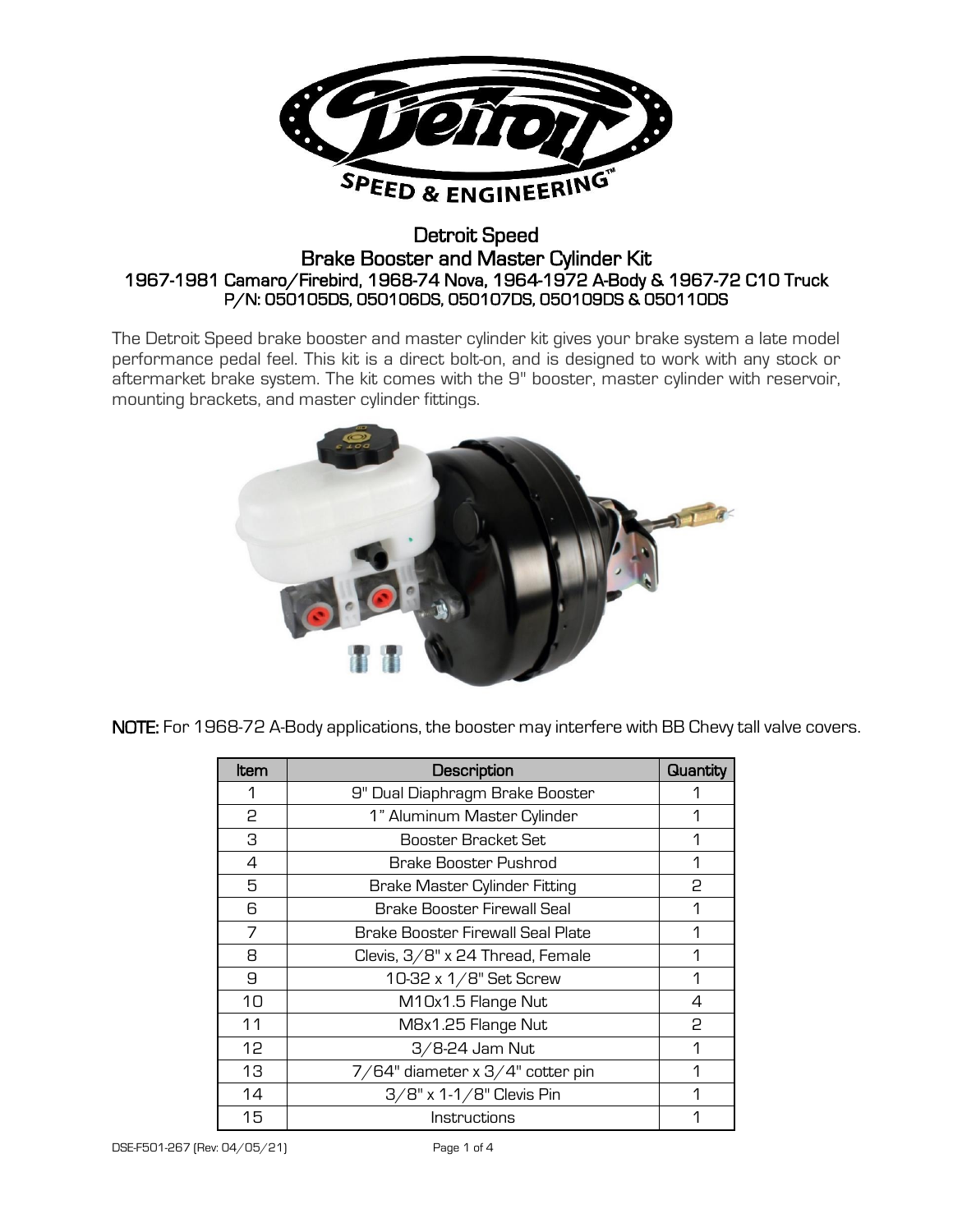## Installation Instructions:

- 1. Remove the original master cylinder and push rod from the vehicle.
- 2. Place the Detroit Speed brake booster and master cylinder over the firewall studs so the brake booster brackets and firewall seal plate go on at the same time. NOTE: Make sure the molded button in the seal is located into the firewall seal plate.
- 3. Using the original hardware, bolt the brake booster and master cylinder kit to the firewall at the booster bracket (Figure 1).



Figure 1 – Install Brake Booster/Master Cylinder to Firewall

4. Using the supplied hardware attach the push rod to the brake pedal and booster. Adjust the push rod length so that the brake pedal is as high as possible without preloading the brakes. Tighten all of the hardware on the push rod. NOTE: For 1970-81 Camaro/Firebird, you will have to remove the stud from the brake pedal. This is the where the clevis pin needs to be installed (Figure 2).



Figure 2a – Remove Pedal Stud Figure 2b – Install Clevis Pin



 $\parallel$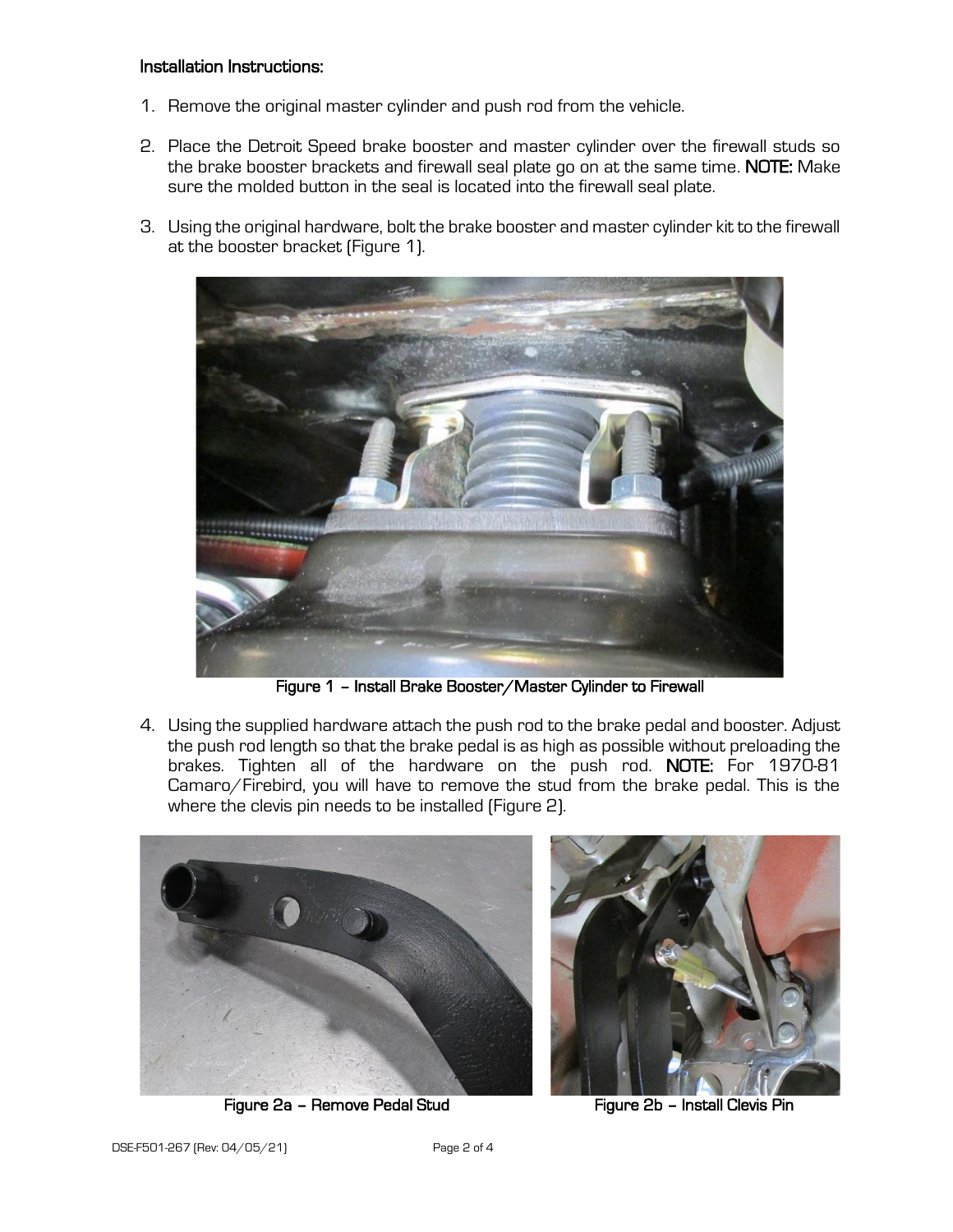5. Install the provided M12-1.0 -  $3/16$ " fittings (Figure 3) onto your  $3/16$ " brake line. Flare the brake line so it has a 37° inverted flare. Loosely connect the brake lines to the master cylinder to insure that all lines are routed as desired. NOTE: The front master cylinder port is for the rear brakes and the rear port is for the front brakes. Once you are satisfied with the brake system layout, remove the master cylinder.



Figure 3 – Brake Master Cylinder Fittings

6. If desired, the fluid level sensor can be removed from the fluid reservoir by depressing the tabs and pulling the sensor out of the reservoir (Figure 4).



Figure 4 – Removing Sensor

- 7. Bench bleed the master cylinder:
	- a. Mount, hold, clamp or secure the master cylinder in a level position. A bench vise is a good way to keep the master cylinder level.
	- b. Fill the master cylinder reservoir with DOT 3 (or equivalent) brake fluid.
	- c. If you have a master cylinder bleed kit, install the fittings into the master cylinder, connect the hoses to the fittings and put the other end of the hose into the master cylinder reservoir so that the fluid will be recycled through the system.